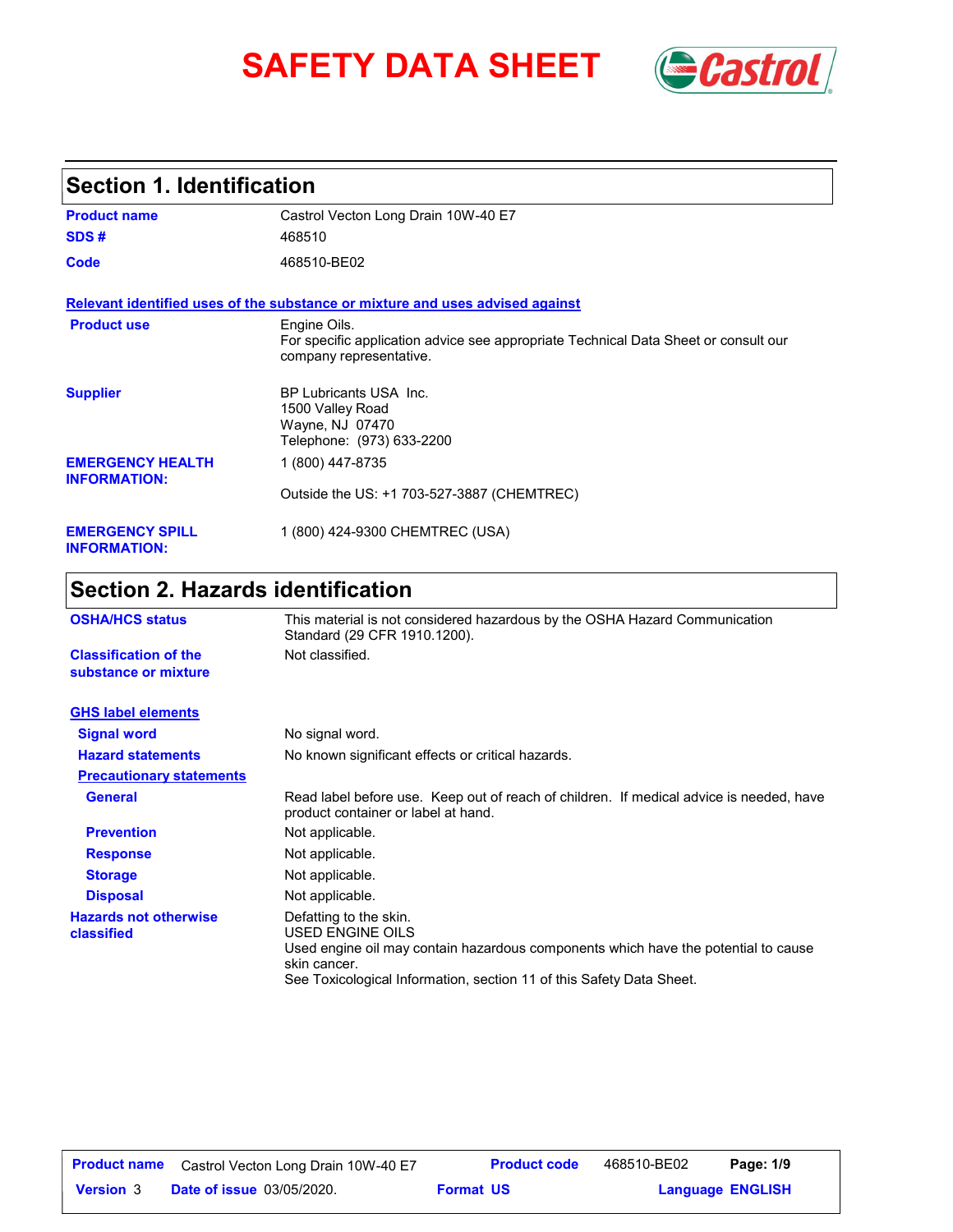# **Section 3. Composition/information on ingredients**

**Substance/mixture**

Mixture

Highly refined base oil (IP 346 DMSO extract < 3%). Proprietary performance additives.

| <b>Ingredient name</b>                                                        | <b>CAS number</b>   | $\frac{9}{6}$ |
|-------------------------------------------------------------------------------|---------------------|---------------|
| Distillates (petroleum), hydrotreated heavy paraffinic                        | 64742-54-7          | ≥50 - ≤75     |
| Base oil - highly refined                                                     | Varies - See Key to | ≥10 - ≤25     |
|                                                                               | abbreviations       |               |
| Distillates (petroleum), hydrotreated heavy paraffinic                        | 64742-54-7          | ≤5            |
| Phosphorodithioic acid, mixed O,O-bis(sec-Bu and isooctyl) esters, zinc salts | 1113706-15-3        | ב≥            |
| Long chain alkyl phenol                                                       | Proprietary         | צ≥            |

Any concentration shown as a range is to protect confidentiality or is due to batch variation.

**There are no additional ingredients present which, within the current knowledge of the supplier and in the concentrations applicable, are classified as hazardous to health and hence require reporting in this section.**

**Occupational exposure limits, if available, are listed in Section 8.**

## **Section 4. First aid measures**

#### **Description of necessary first aid measures**

| Eye contact                       | In case of contact, immediately flush eyes with plenty of water for at least 15 minutes.<br>Evelids should be held away from the eyeball to ensure thorough rinsing. Check for and<br>remove any contact lenses. Get medical attention. |
|-----------------------------------|-----------------------------------------------------------------------------------------------------------------------------------------------------------------------------------------------------------------------------------------|
| <b>Skin contact</b>               | Wash skin thoroughly with soap and water or use recognized skin cleanser. Remove<br>contaminated clothing and shoes. Wash clothing before reuse. Clean shoes thoroughly<br>before reuse. Get medical attention if symptoms occur.       |
| <b>Inhalation</b>                 | If inhaled, remove to fresh air. Get medical attention if symptoms occur.                                                                                                                                                               |
| <b>Ingestion</b>                  | Do not induce vomiting unless directed to do so by medical personnel. Get medical<br>attention if symptoms occur.                                                                                                                       |
| <b>Protection of first-aiders</b> | No action shall be taken involving any personal risk or without suitable training.                                                                                                                                                      |

#### **Most important symptoms/effects, acute and delayed**

**See Section 11 for more detailed information on health effects and symptoms.**

#### **Indication of immediate medical attention and special treatment needed, if necessary**

| <b>Notes to physician</b>  | Treatment should in general be symptomatic and directed to relieving any effects. |
|----------------------------|-----------------------------------------------------------------------------------|
| <b>Specific treatments</b> | No specific treatment.                                                            |

# **Section 5. Fire-fighting measures**

| <b>Extinguishing media</b>                               |                                                                                                                                                                                                |
|----------------------------------------------------------|------------------------------------------------------------------------------------------------------------------------------------------------------------------------------------------------|
| <b>Suitable extinguishing</b><br>media                   | In case of fire, use foam, dry chemical or carbon dioxide extinguisher or spray.                                                                                                               |
| Unsuitable extinguishing<br>media                        | Do not use water jet.                                                                                                                                                                          |
| <b>Specific hazards arising</b><br>from the chemical     | In a fire or if heated, a pressure increase will occur and the container may burst.                                                                                                            |
| <b>Hazardous combustion</b><br>products                  | Combustion products may include the following:<br>carbon oxides $(CO, CO2)$ (carbon monoxide, carbon dioxide)                                                                                  |
| <b>Special protective actions</b><br>for fire-fighters   | No action shall be taken involving any personal risk or without suitable training. Promptly<br>isolate the scene by removing all persons from the vicinity of the incident if there is a fire. |
| <b>Special protective</b><br>equipment for fire-fighters | Fire-fighters should wear positive pressure self-contained breathing apparatus (SCBA)<br>and full turnout gear.                                                                                |

| <b>Product name</b> | Castrol Vecton Long Drain 10W-40 E7 |                  | <b>Product code</b> | 468510-BE02             | Page: 2/9 |  |
|---------------------|-------------------------------------|------------------|---------------------|-------------------------|-----------|--|
| <b>Version</b> 3    | <b>Date of issue 03/05/2020.</b>    | <b>Format US</b> |                     | <b>Language ENGLISH</b> |           |  |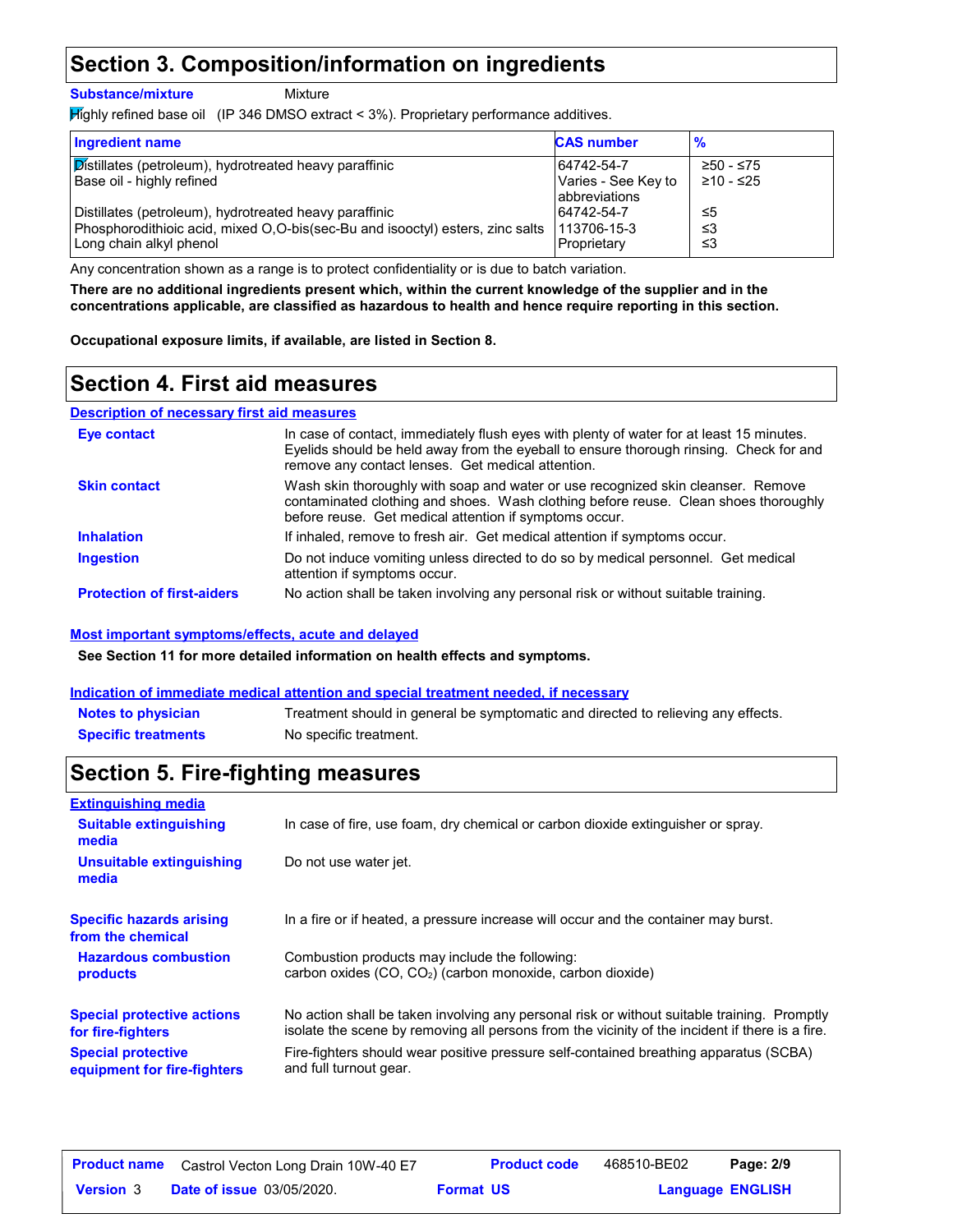# **Section 6. Accidental release measures**

|                                                              | Personal precautions, protective equipment and emergency procedures                                                                                                                                                                                                                                                                                                                                |  |
|--------------------------------------------------------------|----------------------------------------------------------------------------------------------------------------------------------------------------------------------------------------------------------------------------------------------------------------------------------------------------------------------------------------------------------------------------------------------------|--|
| For non-emergency<br>personnel                               | No action shall be taken involving any personal risk or without suitable training.<br>Evacuate surrounding areas. Keep unnecessary and unprotected personnel from<br>entering. Do not touch or walk through spilled material. Put on appropriate personal<br>protective equipment. Floors may be slippery; use care to avoid falling.                                                              |  |
| For emergency responders                                     | If specialized clothing is required to deal with the spillage, take note of any information in<br>Section 8 on suitable and unsuitable materials. See also the information in "For non-<br>emergency personnel".                                                                                                                                                                                   |  |
| <b>Environmental precautions</b>                             | Avoid dispersal of spilled material and runoff and contact with soil, waterways, drains<br>and sewers. Inform the relevant authorities if the product has caused environmental<br>pollution (sewers, waterways, soil or air).                                                                                                                                                                      |  |
| <b>Methods and materials for containment and cleaning up</b> |                                                                                                                                                                                                                                                                                                                                                                                                    |  |
| <b>Small spill</b>                                           | Stop leak if without risk. Move containers from spill area. Absorb with an inert material<br>and place in an appropriate waste disposal container. Dispose of via a licensed waste<br>disposal contractor.                                                                                                                                                                                         |  |
| Large spill                                                  | Stop leak if without risk. Move containers from spill area. Prevent entry into sewers,<br>water courses, basements or confined areas. Contain and collect spillage with non-<br>combustible, absorbent material e.g. sand, earth, vermiculite or diatomaceous earth and<br>place in container for disposal according to local regulations. Dispose of via a licensed<br>waste disposal contractor. |  |

# **Section 7. Handling and storage**

| <b>Precautions for safe handling</b>                                             |                                                                                                                                                                                                                                                                                                                                                                                                                                                                                                                                                                                               |
|----------------------------------------------------------------------------------|-----------------------------------------------------------------------------------------------------------------------------------------------------------------------------------------------------------------------------------------------------------------------------------------------------------------------------------------------------------------------------------------------------------------------------------------------------------------------------------------------------------------------------------------------------------------------------------------------|
| <b>Protective measures</b>                                                       | Put on appropriate personal protective equipment (see Section 8).                                                                                                                                                                                                                                                                                                                                                                                                                                                                                                                             |
| <b>Advice on general</b><br>occupational hygiene                                 | Eating, drinking and smoking should be prohibited in areas where this material is<br>handled, stored and processed. Wash thoroughly after handling. Remove contaminated<br>clothing and protective equipment before entering eating areas. See also Section 8 for<br>additional information on hygiene measures.                                                                                                                                                                                                                                                                              |
| <b>Conditions for safe storage,</b><br>including any<br><b>incompatibilities</b> | Store in accordance with local regulations. Store in original container protected from<br>direct sunlight in a dry, cool and well-ventilated area, away from incompatible materials<br>(see Section 10) and food and drink. Keep container tightly closed and sealed until<br>ready for use. Store and use only in equipment/containers designed for use with this<br>product. Containers that have been opened must be carefully resealed and kept upright<br>to prevent leakage. Do not store in unlabeled containers. Use appropriate containment<br>to avoid environmental contamination. |
| <b>Not suitable</b>                                                              | Prolonged exposure to elevated temperature                                                                                                                                                                                                                                                                                                                                                                                                                                                                                                                                                    |

# **Section 8. Exposure controls/personal protection**

#### **Control parameters**

#### **Occupational exposure limits**

| <b>Ingredient name</b>                                     | <b>Exposure limits</b>                                                                                                                                                                                                        |  |
|------------------------------------------------------------|-------------------------------------------------------------------------------------------------------------------------------------------------------------------------------------------------------------------------------|--|
| Distillates (petroleum), hydrotreated heavy paraffinic     | <b>ACGIH TLV (United States).</b><br>TWA: 5 mg/m <sup>3</sup> 8 hours. Issued/Revised:<br>11/2009 Form: Inhalable fraction<br><b>OSHA PEL (United States).</b><br>TWA: 5 mg/m <sup>3</sup> 8 hours. Issued/Revised:<br>6/1993 |  |
| Base oil - highly refined                                  | <b>ACGIH TLV (United States).</b><br>TWA: 5 mg/m <sup>3</sup> 8 hours. Issued/Revised:<br>11/2009 Form: Inhalable fraction<br><b>OSHA PEL (United States).</b><br>TWA: 5 mg/m <sup>3</sup> 8 hours. Issued/Revised:<br>6/1993 |  |
| <b>Product name</b><br>Castrol Vecton Long Drain 10W-40 E7 | <b>Product code</b><br>468510-BE02<br>Page: 3/9                                                                                                                                                                               |  |
| <b>Version 3</b><br><b>Date of issue 03/05/2020.</b>       | <b>Format US</b><br><b>Language ENGLISH</b>                                                                                                                                                                                   |  |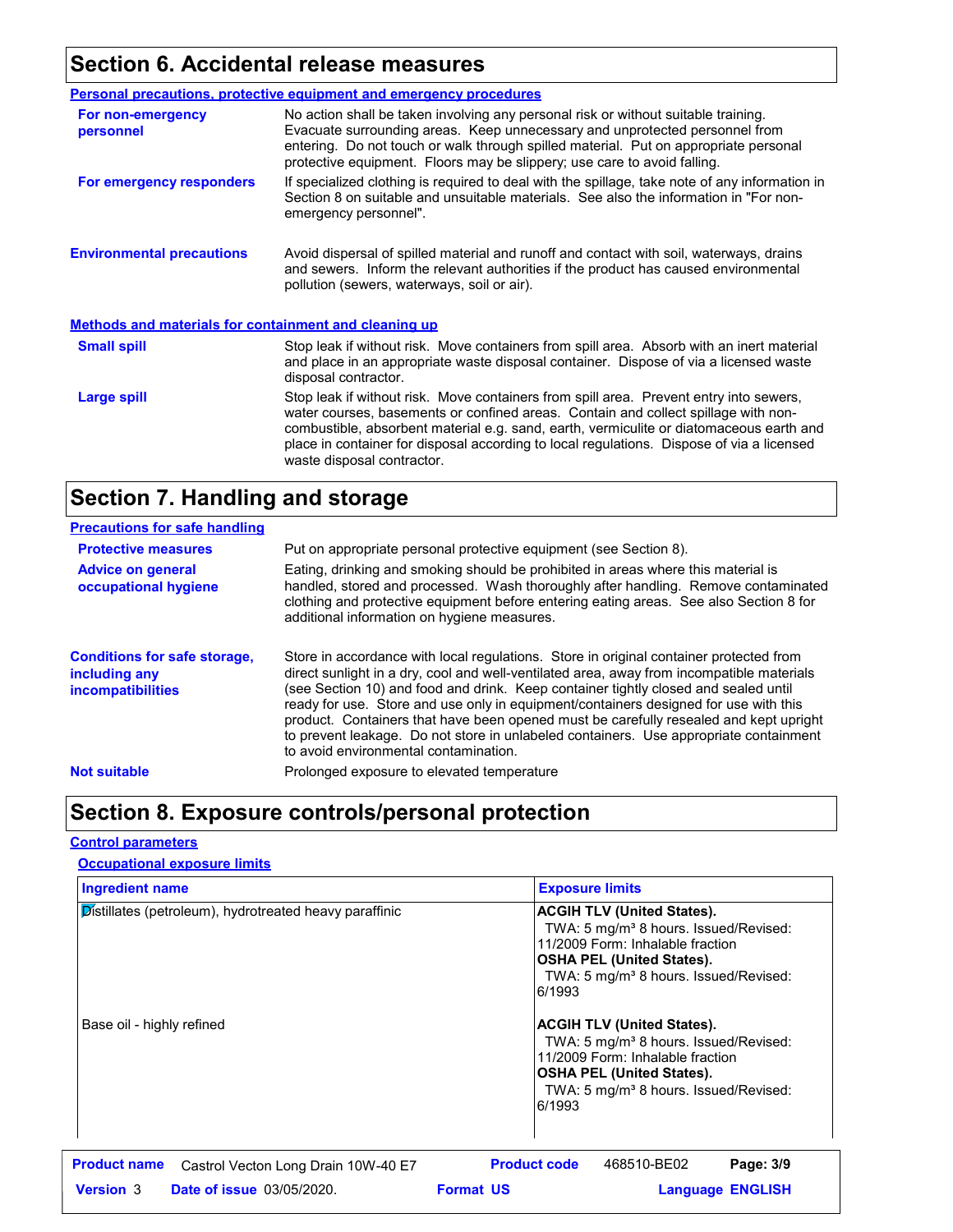| Section 8. Exposure controls/personal protection                                 |                                                                                                                                                                                                                               |
|----------------------------------------------------------------------------------|-------------------------------------------------------------------------------------------------------------------------------------------------------------------------------------------------------------------------------|
| Distillates (petroleum), hydrotreated heavy paraffinic                           | <b>ACGIH TLV (United States).</b><br>TWA: 5 mg/m <sup>3</sup> 8 hours. Issued/Revised:<br>11/2009 Form: Inhalable fraction<br><b>OSHA PEL (United States).</b><br>TWA: 5 mg/m <sup>3</sup> 8 hours. Issued/Revised:<br>6/1993 |
| Phosphorodithioic acid, mixed O,O-bis(sec-Bu and isooctyl) esters, zinc<br>salts | INone.                                                                                                                                                                                                                        |
| Long chain alkyl phenol                                                          | None.                                                                                                                                                                                                                         |

While specific OELs for certain components may be shown in this section, other components may be present in any mist, vapor or dust produced. Therefore, the specific OELs may not be applicable to the product as a whole and are provided for guidance only.

| <b>Appropriate engineering</b><br><b>controls</b> | All activities involving chemicals should be assessed for their risks to health, to ensure<br>exposures are adequately controlled. Personal protective equipment should only be<br>considered after other forms of control measures (e.g. engineering controls) have been<br>suitably evaluated. Personal protective equipment should conform to appropriate<br>standards, be suitable for use, be kept in good condition and properly maintained.<br>Your supplier of personal protective equipment should be consulted for advice on<br>selection and appropriate standards. For further information contact your national<br>organisation for standards.<br>Provide exhaust ventilation or other engineering controls to keep the relevant airborne<br>concentrations below their respective occupational exposure limits.<br>The final choice of protective equipment will depend upon a risk assessment. It is<br>important to ensure that all items of personal protective equipment are compatible. |
|---------------------------------------------------|------------------------------------------------------------------------------------------------------------------------------------------------------------------------------------------------------------------------------------------------------------------------------------------------------------------------------------------------------------------------------------------------------------------------------------------------------------------------------------------------------------------------------------------------------------------------------------------------------------------------------------------------------------------------------------------------------------------------------------------------------------------------------------------------------------------------------------------------------------------------------------------------------------------------------------------------------------------------------------------------------------|
| <b>Environmental exposure</b><br>controls         | Emissions from ventilation or work process equipment should be checked to ensure they<br>comply with the requirements of environmental protection legislation. In some cases,<br>fume scrubbers, filters or engineering modifications to the process equipment will be<br>necessary to reduce emissions to acceptable levels.                                                                                                                                                                                                                                                                                                                                                                                                                                                                                                                                                                                                                                                                              |
| <b>Individual protection measures</b>             |                                                                                                                                                                                                                                                                                                                                                                                                                                                                                                                                                                                                                                                                                                                                                                                                                                                                                                                                                                                                            |
| <b>Hygiene measures</b>                           | Wash hands, forearms and face thoroughly after handling chemical products, before<br>eating, smoking and using the lavatory and at the end of the working period.<br>Appropriate techniques should be used to remove potentially contaminated clothing.<br>Wash contaminated clothing before reusing. Ensure that eyewash stations and safety<br>showers are close to the workstation location.                                                                                                                                                                                                                                                                                                                                                                                                                                                                                                                                                                                                            |
| <b>Eye/face protection</b>                        | Safety glasses with side shields.                                                                                                                                                                                                                                                                                                                                                                                                                                                                                                                                                                                                                                                                                                                                                                                                                                                                                                                                                                          |
| <b>Skin protection</b>                            |                                                                                                                                                                                                                                                                                                                                                                                                                                                                                                                                                                                                                                                                                                                                                                                                                                                                                                                                                                                                            |
| <b>Hand protection</b>                            | Wear protective gloves if prolonged or repeated contact is likely. Wear chemical<br>resistant gloves. Recommended: Nitrile gloves. The correct choice of protective gloves<br>depends upon the chemicals being handled, the conditions of work and use, and the<br>condition of the gloves (even the best chemically resistant glove will break down after<br>repeated chemical exposures). Most gloves provide only a short time of protection<br>before they must be discarded and replaced. Because specific work environments and<br>material handling practices vary, safety procedures should be developed for each<br>intended application. Gloves should therefore be chosen in consultation with the supplier/<br>manufacturer and with a full assessment of the working conditions.                                                                                                                                                                                                              |
| <b>Body protection</b>                            | Use of protective clothing is good industrial practice.<br>Personal protective equipment for the body should be selected based on the task being<br>performed and the risks involved and should be approved by a specialist before handling<br>this product.<br>Cotton or polyester/cotton overalls will only provide protection against light superficial<br>contamination that will not soak through to the skin. Overalls should be laundered on a<br>regular basis. When the risk of skin exposure is high (e.g. when cleaning up spillages or<br>if there is a risk of splashing) then chemical resistant aprons and/or impervious chemical<br>suits and boots will be required.                                                                                                                                                                                                                                                                                                                      |
| <b>Other skin protection</b>                      | Appropriate footwear and any additional skin protection measures should be selected<br>based on the task being performed and the risks involved and should be approved by a<br>specialist before handling this product.                                                                                                                                                                                                                                                                                                                                                                                                                                                                                                                                                                                                                                                                                                                                                                                    |

| <b>Product name</b> | Castrol Vecton Long Drain 10W-40 E7 |                  | <b>Product code</b> | 468510-BE02             | Page: 4/9 |  |
|---------------------|-------------------------------------|------------------|---------------------|-------------------------|-----------|--|
| <b>Version 3</b>    | <b>Date of issue 03/05/2020.</b>    | <b>Format US</b> |                     | <b>Language ENGLISH</b> |           |  |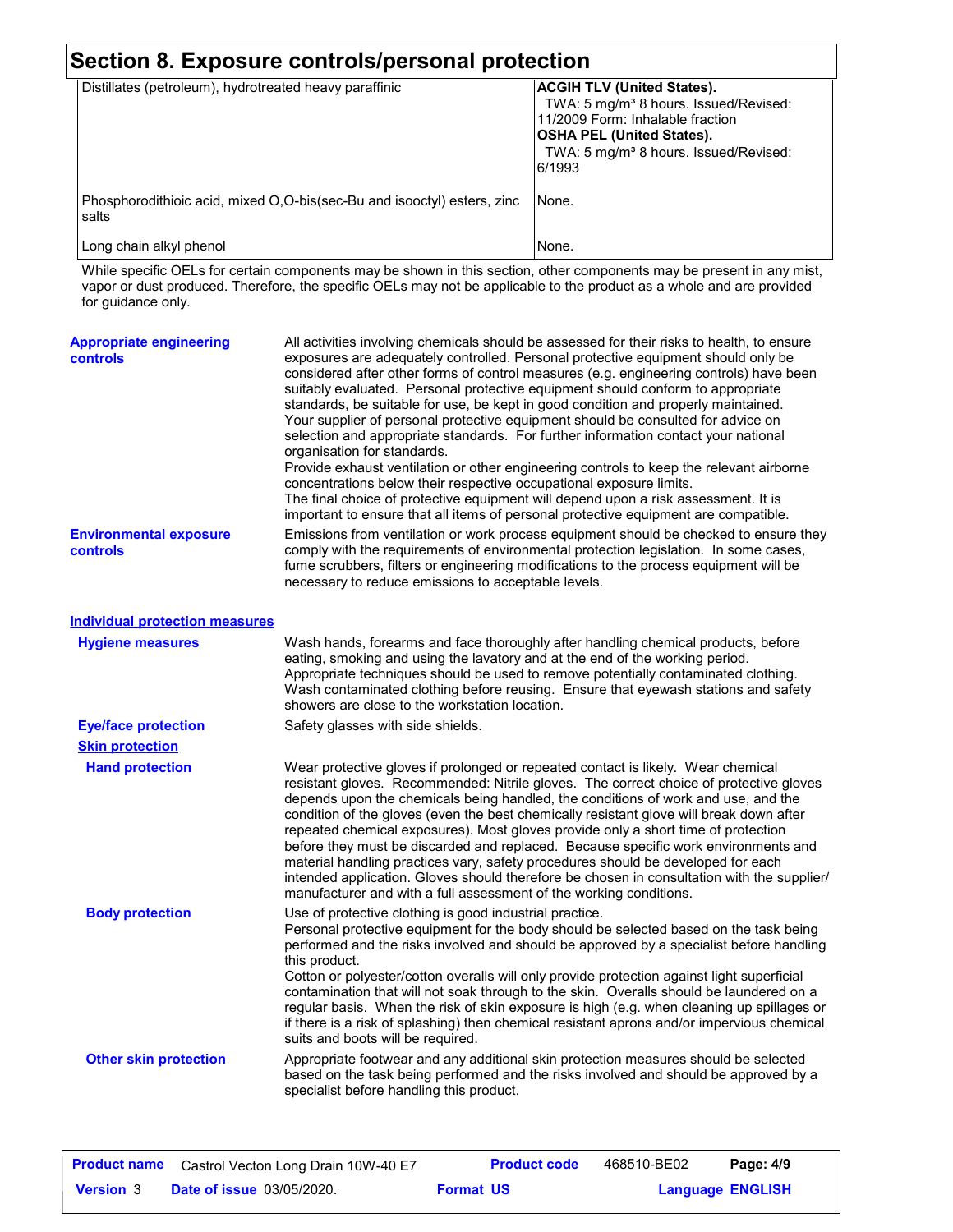### **Section 8. Exposure controls/personal protection**

**Respiratory protection**

In case of insufficient ventilation, wear suitable respiratory equipment. The correct choice of respiratory protection depends upon the chemicals being handled, the conditions of work and use, and the condition of the respiratory equipment. Safety procedures should be developed for each intended application. Respiratory protection equipment should therefore be chosen in consultation with the supplier/manufacturer and with a full assessment of the working conditions.

# **Section 9. Physical and chemical properties**

| <b>Appearance</b>                                 |                                                                                                                                 |
|---------------------------------------------------|---------------------------------------------------------------------------------------------------------------------------------|
| <b>Physical state</b>                             | Liquid.                                                                                                                         |
| <b>Color</b>                                      | Amber. [Light]                                                                                                                  |
| <b>Odor</b>                                       | Not available.                                                                                                                  |
| <b>Odor threshold</b>                             | Not available.                                                                                                                  |
| pH                                                | Not available.                                                                                                                  |
| <b>Melting point</b>                              | Not available.                                                                                                                  |
| <b>Boiling point</b>                              | Not available.                                                                                                                  |
| <b>Flash point</b>                                | $\mathcal{O}$ losed cup: 210°C (410°F)                                                                                          |
| <b>Pour point</b>                                 | -42 $^{\circ}$ C                                                                                                                |
| <b>Evaporation rate</b>                           | Not available.                                                                                                                  |
| <b>Flammability (solid, gas)</b>                  | Not applicable. Based on - Physical state                                                                                       |
| Lower and upper explosive<br>(flammable) limits   | Not available.                                                                                                                  |
| <b>Vapor pressure</b>                             | Not available.                                                                                                                  |
| <b>Vapor density</b>                              | Not available.                                                                                                                  |
| <b>Density</b>                                    | $\frac{1}{2}$ 1000 kg/m <sup>3</sup> (<1 g/cm <sup>3</sup> ) at 15°C                                                            |
| <b>Solubility</b>                                 | insoluble in water.                                                                                                             |
| <b>Partition coefficient: n-</b><br>octanol/water | Not available.                                                                                                                  |
| <b>Auto-ignition temperature</b>                  | Not available.                                                                                                                  |
| <b>Decomposition temperature</b>                  | Not available.                                                                                                                  |
| <b>Viscosity</b>                                  | Kinematic: 86.3 mm <sup>2</sup> /s (86.3 cSt) at 40°C<br>Kinematic: 12.5 to 16.3 mm <sup>2</sup> /s (12.5 to 16.3 cSt) at 100°C |

# **Section 10. Stability and reactivity**

| <b>Reactivity</b>                            | No specific test data available for this product. Refer to Conditions to avoid and<br>Incompatible materials for additional information.                                |
|----------------------------------------------|-------------------------------------------------------------------------------------------------------------------------------------------------------------------------|
| <b>Chemical stability</b>                    | The product is stable.                                                                                                                                                  |
| <b>Possibility of hazardous</b><br>reactions | Under normal conditions of storage and use, hazardous reactions will not occur.<br>Under normal conditions of storage and use, hazardous polymerization will not occur. |
| <b>Conditions to avoid</b>                   | Avoid all possible sources of ignition (spark or flame).                                                                                                                |
| Incompatible materials                       | Reactive or incompatible with the following materials: oxidizing materials.                                                                                             |
| <b>Hazardous decomposition</b><br>products   | Under normal conditions of storage and use, hazardous decomposition products should<br>not be produced.                                                                 |

| <b>Product name</b> | Castrol Vecton Long Drain 10W-40 E7 | <b>Product code</b> | 468510-BE02 | Page: 5/9               |  |
|---------------------|-------------------------------------|---------------------|-------------|-------------------------|--|
| <b>Version 3</b>    | <b>Date of issue 03/05/2020.</b>    | <b>Format US</b>    |             | <b>Language ENGLISH</b> |  |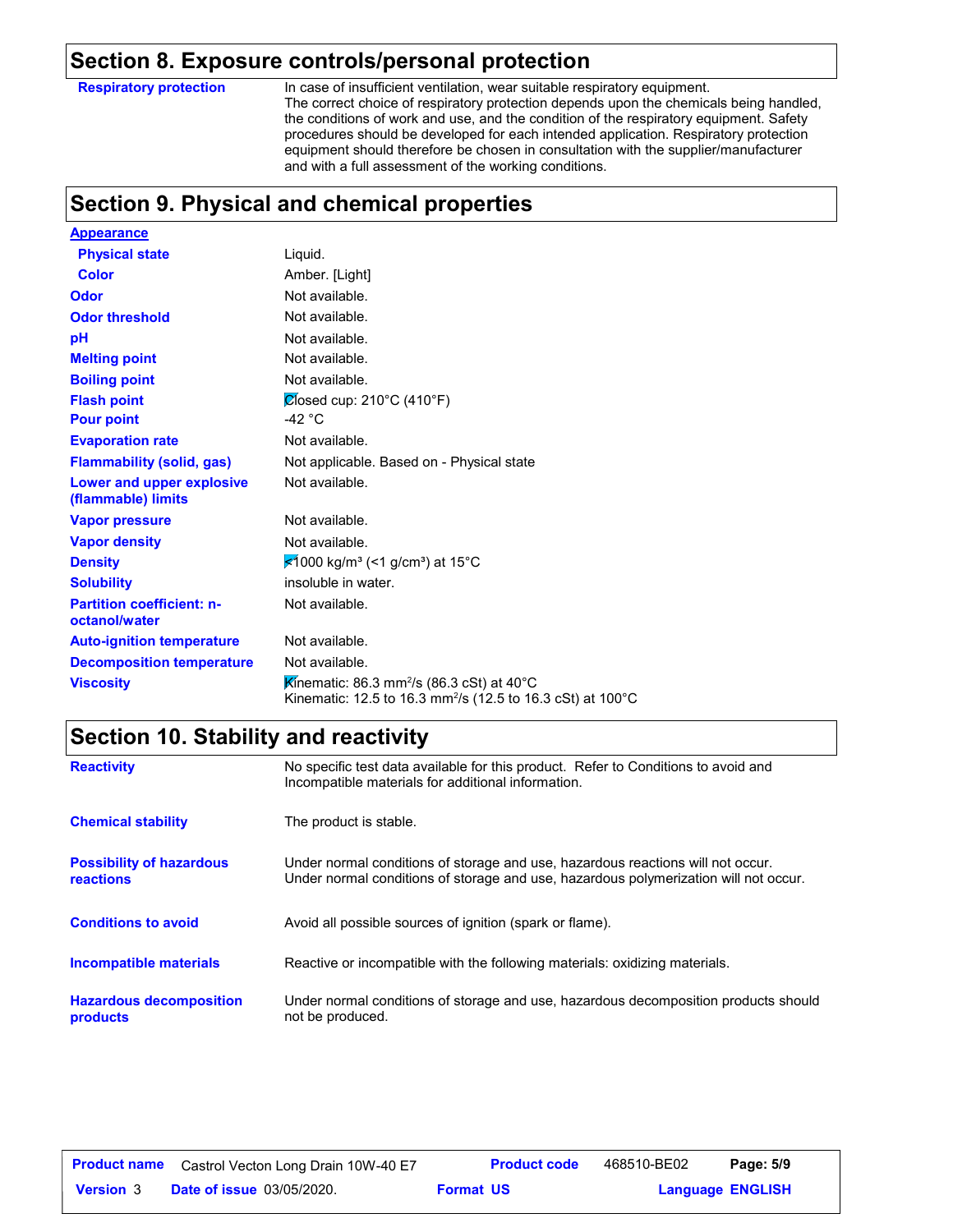# **Section 11. Toxicological information**

#### **Information on toxicological effects**

#### **Specific target organ toxicity (repeated exposure)**

| <b>Name</b>                                            | <b>Category</b> | <b>Route of</b><br>exposure           | <b>Target organs</b> |
|--------------------------------------------------------|-----------------|---------------------------------------|----------------------|
| Long chain alkyl phenol<br>Category 2                  |                 | l Not determined                      | Not determined       |
| <b>Aspiration hazard</b>                               |                 |                                       |                      |
| <b>Name</b>                                            |                 | <b>Result</b>                         |                      |
| Distillates (petroleum), hydrotreated heavy paraffinic |                 | <b>ASPIRATION HAZARD - Category 1</b> |                      |

| Information on the likely<br>routes of exposure                           | Routes of entry anticipated: Dermal, Inhalation.                                                                                                                                                                                                                                                                                                                                                            |
|---------------------------------------------------------------------------|-------------------------------------------------------------------------------------------------------------------------------------------------------------------------------------------------------------------------------------------------------------------------------------------------------------------------------------------------------------------------------------------------------------|
| <b>Potential acute health effects</b>                                     |                                                                                                                                                                                                                                                                                                                                                                                                             |
| <b>Eye contact</b>                                                        | No known significant effects or critical hazards.                                                                                                                                                                                                                                                                                                                                                           |
| <b>Skin contact</b>                                                       | No known significant effects or critical hazards.                                                                                                                                                                                                                                                                                                                                                           |
| <b>Inhalation</b>                                                         | Vapor inhalation under ambient conditions is not normally a problem due to low vapor<br>pressure.                                                                                                                                                                                                                                                                                                           |
| <b>Ingestion</b>                                                          | No known significant effects or critical hazards.                                                                                                                                                                                                                                                                                                                                                           |
|                                                                           | <b>Symptoms related to the physical, chemical and toxicological characteristics</b>                                                                                                                                                                                                                                                                                                                         |
| <b>Eye contact</b>                                                        | No specific data.                                                                                                                                                                                                                                                                                                                                                                                           |
| <b>Skin contact</b>                                                       | Adverse symptoms may include the following:<br>irritation<br>dryness<br>cracking                                                                                                                                                                                                                                                                                                                            |
| <b>Inhalation</b>                                                         | No specific data.                                                                                                                                                                                                                                                                                                                                                                                           |
| <b>Ingestion</b>                                                          | No specific data.                                                                                                                                                                                                                                                                                                                                                                                           |
|                                                                           | Delayed and immediate effects and also chronic effects from short and long term exposure                                                                                                                                                                                                                                                                                                                    |
| <b>Short term exposure</b><br><b>Potential immediate</b><br>effects       | Not available.                                                                                                                                                                                                                                                                                                                                                                                              |
| <b>Potential delayed effects</b>                                          | Not available.                                                                                                                                                                                                                                                                                                                                                                                              |
| <b>Long term exposure</b><br><b>Potential immediate</b><br><b>effects</b> | Not available.                                                                                                                                                                                                                                                                                                                                                                                              |
| <b>Potential delayed effects</b>                                          | Not available.                                                                                                                                                                                                                                                                                                                                                                                              |
| <b>Potential chronic health effects</b>                                   |                                                                                                                                                                                                                                                                                                                                                                                                             |
| General                                                                   | USED ENGINE OILS<br>Combustion products resulting from the operation of internal combustion engines<br>contaminate engine oils during use. Used engine oil may contain hazardous<br>components which have the potential to cause skin cancer. Frequent or prolonged<br>contact with all types and makes of used engine oil must therefore be avoided and a<br>high standard of personal hygiene maintained. |
| <b>Carcinogenicity</b>                                                    | No known significant effects or critical hazards.                                                                                                                                                                                                                                                                                                                                                           |
| <b>Mutagenicity</b>                                                       | No known significant effects or critical hazards.                                                                                                                                                                                                                                                                                                                                                           |
| <b>Teratogenicity</b>                                                     | No known significant effects or critical hazards.                                                                                                                                                                                                                                                                                                                                                           |
| <b>Developmental effects</b>                                              | No known significant effects or critical hazards.                                                                                                                                                                                                                                                                                                                                                           |
| <b>Fertility effects</b>                                                  | No known significant effects or critical hazards.                                                                                                                                                                                                                                                                                                                                                           |

# **Numerical measures of toxicity**

**Acute toxicity estimates**

| <b>Product name</b> | Castrol Vecton Long Drain 10W-40 E7 | <b>Product code</b> | 468510-BE02 | Page: 6/9               |  |
|---------------------|-------------------------------------|---------------------|-------------|-------------------------|--|
| <b>Version 3</b>    | <b>Date of issue 03/05/2020.</b>    | <b>Format US</b>    |             | <b>Language ENGLISH</b> |  |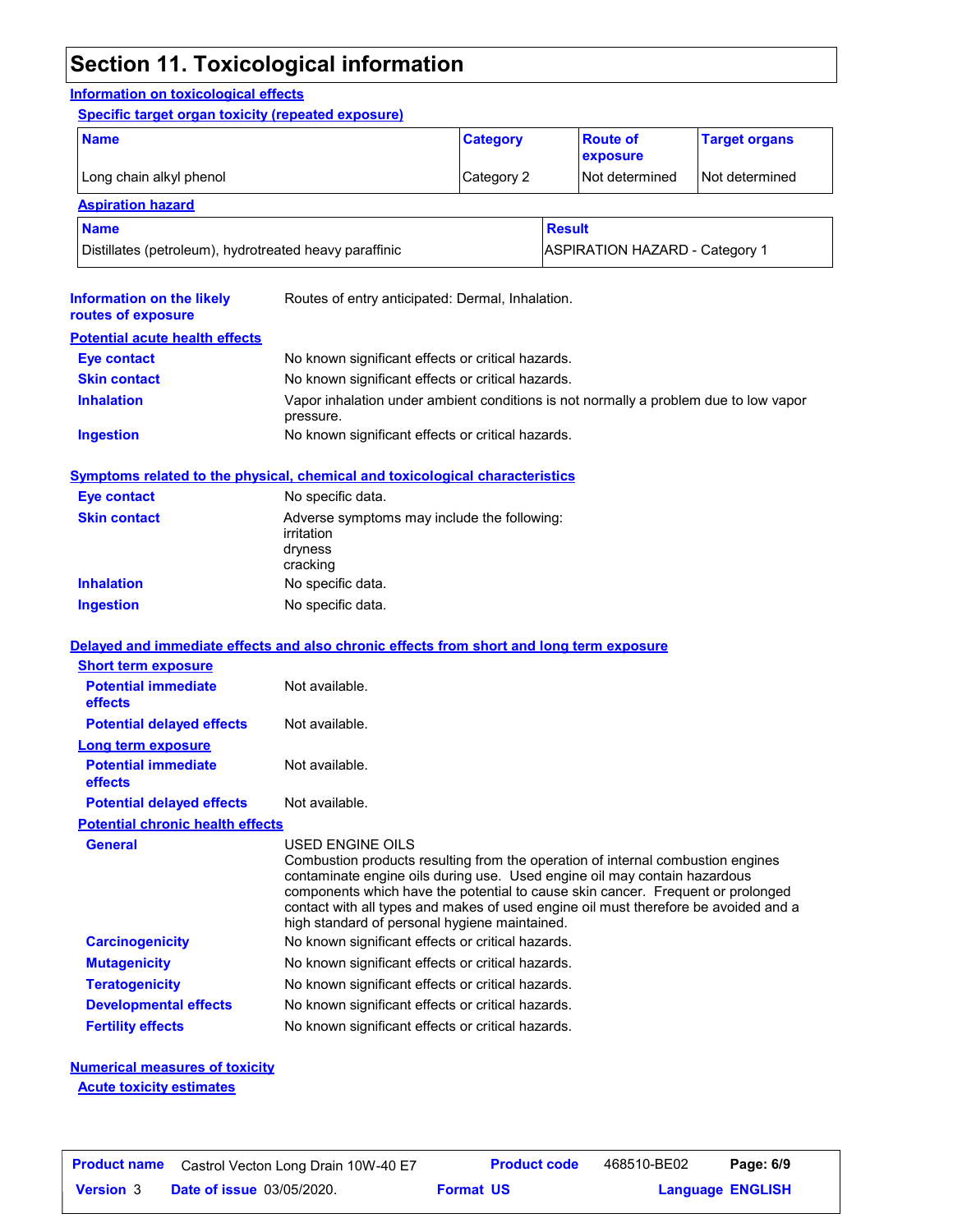### **Section 11. Toxicological information**

**Route ATE value** 

 $\sigma$ al  $\sigma$  90567.33 mg/kg

### **Section 12. Ecological information**

#### **Toxicity**

No testing has been performed by the manufacturer.

#### **Persistence and degradability**

Partially biodegradable.

#### **Bioaccumulative potential**

This product is not expected to bioaccumulate through food chains in the environment.

| <b>Mobility in soil</b>                                 |                                                                                                                           |  |  |
|---------------------------------------------------------|---------------------------------------------------------------------------------------------------------------------------|--|--|
| <b>Soil/water partition</b><br><b>coefficient (Koc)</b> | Not available.                                                                                                            |  |  |
| <b>Mobility</b>                                         | Spillages may penetrate the soil causing ground water contamination.                                                      |  |  |
| <b>Other adverse effects</b>                            | No known significant effects or critical hazards.                                                                         |  |  |
| <b>Other ecological information</b>                     | Spills may form a film on water surfaces causing physical damage to organisms. Oxygen<br>transfer could also be impaired. |  |  |

### **Section 13. Disposal considerations**

**Disposal methods**

The generation of waste should be avoided or minimized wherever possible. Significant quantities of waste product residues should not be disposed of via the foul sewer but processed in a suitable effluent treatment plant. Dispose of surplus and non-recyclable products via a licensed waste disposal contractor. Disposal of this product, solutions and any by-products should at all times comply with the requirements of environmental protection and waste disposal legislation and any regional local authority requirements. Waste packaging should be recycled. Incineration or landfill should only be considered when recycling is not feasible. This material and its container must be disposed of in a safe way. Empty containers or liners may retain some product residues. Avoid dispersal of spilled material and runoff and contact with soil, waterways, drains and sewers.

### **Section 14. Transport information**

|                                      | <b>DOT Classification</b> | <b>TDG Classification</b> | <b>IMDG</b>    | <b>IATA</b>    |
|--------------------------------------|---------------------------|---------------------------|----------------|----------------|
| <b>UN number</b>                     | Not regulated.            | Not regulated.            | Not regulated. | Not regulated. |
| <b>UN proper</b><br>shipping name    |                           |                           |                |                |
| <b>Transport</b><br>hazard class(es) |                           |                           |                |                |
| <b>Packing group</b>                 |                           |                           |                |                |
| <b>Environmental</b><br>hazards      | No.                       | No.                       | No.            | No.            |
| <b>Additional</b><br>information     |                           |                           |                |                |

| <b>Product name</b> | Castrol Vecton Long Drain 10W-40 E7 | <b>Product code</b> | 468510-BE02 | Page: 7/9               |  |
|---------------------|-------------------------------------|---------------------|-------------|-------------------------|--|
| <b>Version</b> 3    | <b>Date of issue 03/05/2020.</b>    | <b>Format US</b>    |             | <b>Language ENGLISH</b> |  |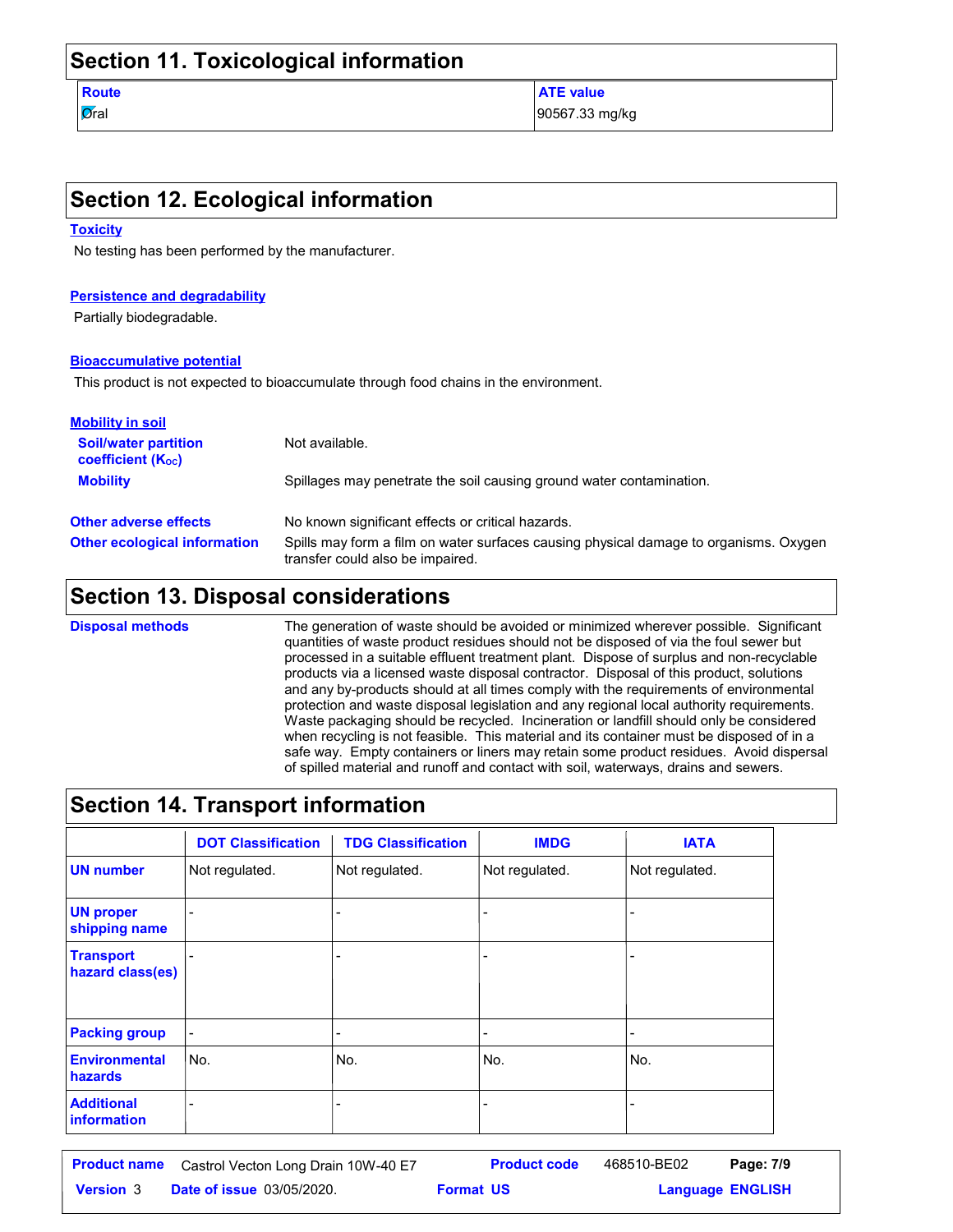## **Section 14. Transport information**

**Special precautions for user**

Not available.

Not available.

**Transport in bulk according to Annex II of MARPOL and the IBC Code**

# **Section 15. Regulatory information**

#### **U.S. Federal regulations**

**(TSCA 8b)**

**United States inventory At least one component is not listed and at least one component is inactive.** 

#### **SARA 302/304**

**Composition/information on ingredients**

No products were found.

#### **SARA 311/312**

#### **Classification**

Not applicable.

#### **SARA 313**

|                                           | <b>Product name</b>                                                                     | <b>CAS number</b> | <b>Concentration</b> |
|-------------------------------------------|-----------------------------------------------------------------------------------------|-------------------|----------------------|
| <b>Form R - Reporting</b><br>requirements | <b>Phosphorodithioic acid, mixed O,O-bis(sec-Bu</b><br>and isooctyl) esters, zinc salts | 113706-15-3       | 1.0431 - 1.6497      |
| <b>Supplier notification</b>              | <b>Phosphorodithioic acid, mixed O,O-bis(sec-Bu</b><br>and isooctyl) esters, zinc salts | 113706-15-3       | 1.0431 - 1.6497      |

SARA 313 notifications must not be detached from the SDS and any copying and redistribution of the SDS shall include copying and redistribution of the notice attached to copies of the SDS subsequently redistributed.

#### **State regulations**

| <b>Massachusetts</b> | The following components are listed: OIL MIST, MINERAL; OIL MIST, MINERAL; OIL<br>MIST, MINERAL |
|----------------------|-------------------------------------------------------------------------------------------------|
| <b>New Jersey</b>    | The following components are listed: ZINC compounds                                             |
| <b>Pennsylvania</b>  | The following components are listed: ZINC COMPOUNDS                                             |

#### **California Prop. 65**

**A WARNING**: This product can expose you to chemicals including Benzene, Ethylene oxide, Lead, Cadmium, Benzene, Lead and Benzene, which are known to the State of California to cause cancer and birth defects or other reproductive harm. This product can expose you to chemicals including Nickel, Naphthalene, Ethylbenzene, Nickel, Arsenic, Ethylbenzene, Naphthalene, Ethylbenzene and Naphthalene, which are known to the State of California to cause cancer, and Ethylene Glycol, Toluene, Toluene, Toluene, Ethylene Glycol and Methanol, which are known to the State of California to cause birth defects or other reproductive harm. For more information go to www.P65Warnings.ca.gov.

#### **Other regulations**

| <b>Australia inventory (AICS)</b>                               | At least one component is not listed.                                                    |
|-----------------------------------------------------------------|------------------------------------------------------------------------------------------|
| <b>Canada inventory</b>                                         | At least one component is not listed.                                                    |
| <b>China inventory (IECSC)</b>                                  | At least one component is not listed.                                                    |
| <b>Japan inventory (ENCS)</b><br><b>Korea inventory (KECI)</b>  | At least one component is not listed.<br>All components are listed or exempted.          |
| <b>Philippines inventory</b><br>(PICCS)                         | At least one component is not listed.                                                    |
| <b>Taiwan Chemical</b><br><b>Substances Inventory</b><br>(TCSI) | At least one component is not listed.                                                    |
| <b>REACH Status</b>                                             | The company, as identified in Section 1, sells this product in the EU in compliance with |

| <b>Product name</b> | Castrol Vecton Long Drain 10W-40 E7 | <b>Product code</b> | 468510-BE02 | Page: 8/9               |
|---------------------|-------------------------------------|---------------------|-------------|-------------------------|
| <b>Version</b> 3    | <b>Date of issue 03/05/2020.</b>    | <b>Format US</b>    |             | <b>Language ENGLISH</b> |

the current requirements of REACH.